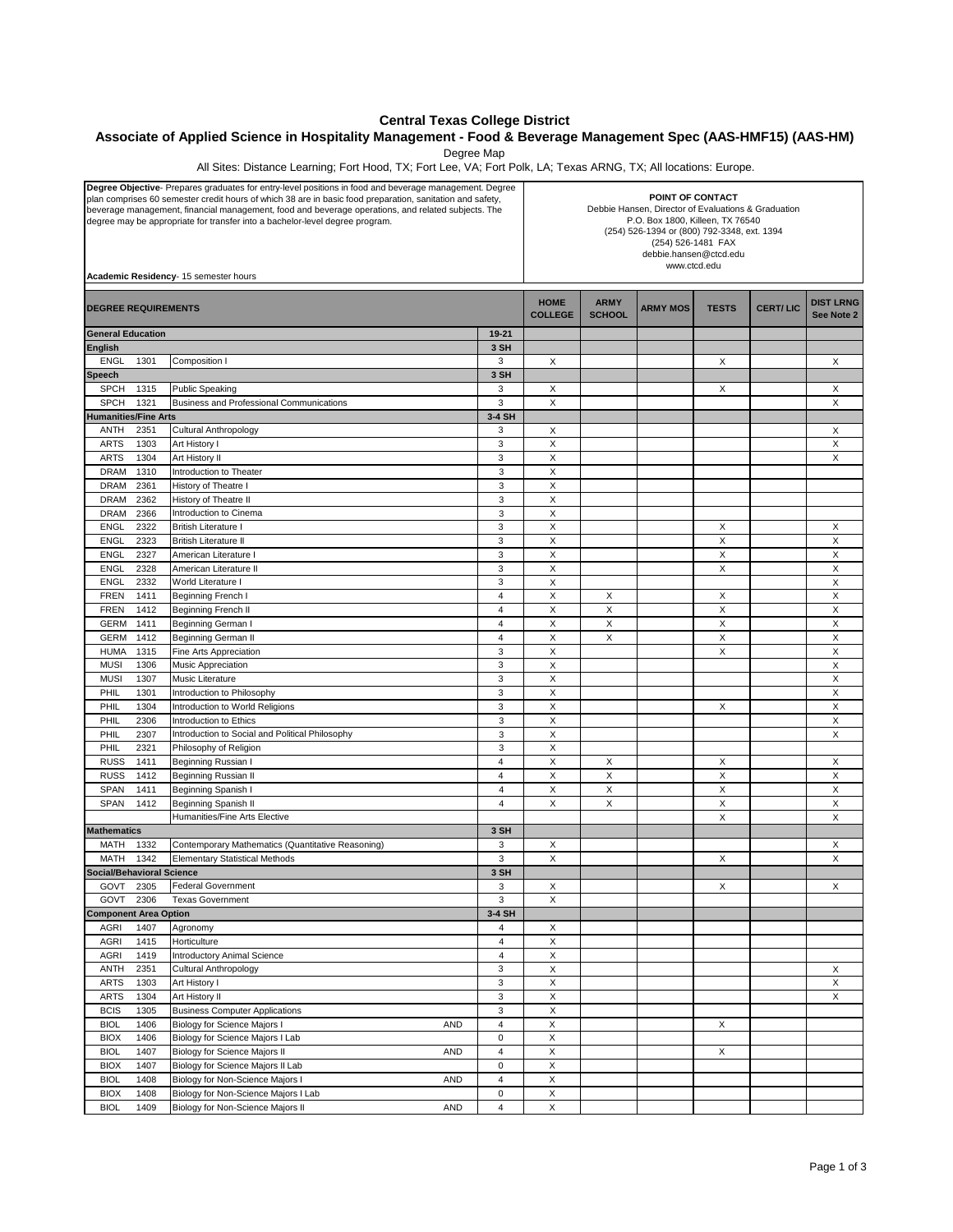| <b>BIOX</b><br>1409 | Biology for Non-Science Majors II Lab             | $\mathsf 0$             | X                  |   |   |   |   |             |
|---------------------|---------------------------------------------------|-------------------------|--------------------|---|---|---|---|-------------|
|                     |                                                   |                         |                    |   |   |   |   |             |
| <b>BIOL</b><br>1411 | <b>AND</b><br>General Botany                      | $\overline{\mathbf{4}}$ | $\mathsf X$        |   |   |   |   |             |
| <b>BIOX</b><br>1411 | General Botany - Lab                              | $\mathsf 0$             | X                  |   |   |   |   |             |
| 1413<br><b>BIOL</b> | General Zoology<br><b>AND</b>                     | 4                       | $\pmb{\mathsf{X}}$ |   |   |   |   |             |
| <b>BIOX</b><br>1413 | General Zoology - Lab                             | 0                       | X                  |   |   |   |   |             |
| <b>BIOL</b><br>2401 | Anatomy and Physiology I<br><b>AND</b>            | 4                       | X                  |   |   |   |   |             |
| <b>BIOX</b><br>2401 | Anatomy and Physiology I Lab                      | $\mathsf 0$             | $\mathsf X$        |   |   |   |   |             |
| 2402<br><b>BIOL</b> | Anatomy and Physiology II<br><b>AND</b>           | 4                       | X                  |   |   |   |   |             |
| 2402<br><b>BIOX</b> | Anatomy and Physiology II Lab                     | $\mathsf 0$             | X                  |   |   |   |   |             |
| 2420<br><b>BIOL</b> | <b>AND</b><br>Microbiology for Non-Science Majors | 4                       | X                  |   |   |   |   |             |
|                     |                                                   |                         |                    |   |   |   |   |             |
| <b>BIOX</b><br>2420 | Microbiology for Non-Science Majors Lab           | $\mathsf 0$             | X                  |   |   |   |   |             |
| <b>BIOL</b><br>2421 | <b>AND</b><br>Microbiology for Science Majors     | 4                       | X                  |   |   |   |   |             |
| <b>BIOX</b><br>2421 | Microbiology for Science Majors Lab               | 0                       | X                  |   |   |   |   |             |
| CHEM<br>1406        | Introductory Chemistry I<br><b>AND</b>            | 4                       | $\mathsf X$        |   |   |   |   |             |
| <b>CHEX</b><br>1406 | Introductory Chemistry I-Lab                      | $\mathsf 0$             | X                  |   |   |   |   |             |
| CHEM<br>1407        | Introductory Chemistry II<br><b>AND</b>           | 4                       | $\mathsf X$        |   |   |   |   |             |
| <b>CHEX</b><br>1407 | Introductory Chemistry II-Lab                     | 0                       | X                  |   |   |   |   |             |
| CHEM<br>1411        | <b>AND</b><br>General Chemistry I                 | 4                       | X                  |   |   | X |   |             |
| <b>CHEX</b><br>1411 | General Chemistry I-Lab                           | 0                       | X                  |   |   |   |   |             |
| CHEM<br>1412        | <b>AND</b><br><b>General Chemistry II</b>         | $\overline{\mathbf{4}}$ | $\mathsf X$        |   |   | X |   |             |
| <b>CHEX</b><br>1412 |                                                   | $\mathsf 0$             | $\mathsf X$        |   |   |   |   |             |
|                     | General Chemistry II-Lab                          |                         |                    |   |   |   |   |             |
| <b>BUSI</b><br>1301 | <b>Business Principles</b>                        | 3                       | X                  |   |   | X |   | X           |
| cosc<br>1301        | Introduction to Computing                         | 3                       | $\mathsf X$        | X | X | X | X | $\mathsf X$ |
| <b>DRAM</b><br>1310 | Introduction to Theater                           | 3                       | X                  |   |   |   |   |             |
| <b>DRAM</b><br>2361 | History of Theatre I                              | 3                       | $\mathsf X$        |   |   |   |   |             |
| <b>DRAM</b><br>2362 | History of Theatre II                             | 3                       | X                  |   |   |   |   |             |
| <b>DRAM</b><br>2366 | Introduction to Cinema                            | 3                       | $\mathsf X$        |   |   |   |   |             |
| <b>ECON</b><br>2301 | Principles of Macroeconomics                      | 3                       | $\mathsf X$        |   |   | X |   | X           |
| 2302<br><b>ECON</b> | Principles of Microeconomics                      | 3                       | $\mathsf X$        |   |   | X |   | Χ           |
| 1302                |                                                   |                         | X                  |   |   | X |   | Χ           |
| <b>ENGL</b>         | Composition II                                    | 3                       |                    |   |   |   |   |             |
| <b>ENGL</b><br>2322 | <b>British Literature I</b>                       | 3                       | X                  |   |   | X |   | Χ           |
| 2323<br><b>ENGL</b> | <b>British Literature II</b>                      | 3                       | X                  |   |   | X |   | X           |
| <b>ENGL</b><br>2327 | American Literature I                             | 3                       | $\mathsf X$        |   |   | X |   | X           |
| ENGL<br>2328        | American Literature II                            | 3                       | $\mathsf X$        |   |   | X |   | Χ           |
| ENGL<br>2332        | World Literature I                                | 3                       | X                  |   |   |   |   | Χ           |
| <b>ENVR</b><br>1401 | Environmental Science I                           | 4                       | X                  |   |   |   |   | X           |
| <b>FREN</b><br>1411 | Beginning French I                                | 4                       | X                  |   |   |   |   |             |
| <b>FREN</b><br>1412 | Beginning French II                               | 4                       | X                  |   |   |   |   |             |
| GEOG<br>1301        | Physical Geography                                | 3                       | Χ                  |   |   |   |   | Χ           |
| GEOG<br>1302        |                                                   | 3                       | $\pmb{\mathsf{X}}$ |   |   | X |   | Χ           |
|                     | Cultural Geography                                |                         |                    |   |   |   |   |             |
| GEOG<br>1303        | World Regional Geography                          | 3                       | X                  |   |   |   |   | X           |
| <b>GEOL</b><br>1403 | <b>AND</b><br>Physical Geology                    | $\overline{\mathbf{4}}$ | $\mathsf X$        |   |   | X |   |             |
| GEOX<br>1403        | Physical Geology Lab                              | 0                       | X                  |   |   |   |   |             |
| <b>GEOL</b><br>1404 | <b>Historical Geology</b><br><b>AND</b>           | 4                       | X                  |   |   |   |   |             |
| <b>GEOX</b><br>1404 | <b>Historical Geology Lab</b>                     | 0                       | X                  |   |   |   |   |             |
| <b>GERM</b><br>1411 | Beginning German I                                | $\overline{\mathbf{4}}$ | X                  |   |   |   |   |             |
| <b>GERM</b><br>1412 | Beginning German li                               | 4                       | $\mathsf X$        |   |   |   |   |             |
| GOVT<br>2304        | Introduction to Political Science                 | 3                       | $\mathsf X$        |   |   |   |   | Χ           |
| <b>HIST</b><br>2301 | <b>Texas History</b>                              | 3                       | $\mathsf X$        |   |   |   |   | X           |
|                     |                                                   |                         |                    |   |   |   |   |             |
| <b>HIST</b><br>2311 | <b>Western Civilization I</b>                     | 3                       | $\pmb{\mathsf{X}}$ |   |   | X |   | X           |
| <b>HIST</b><br>2312 | Western Civilization II                           | 3                       | X                  |   |   | X |   | Χ           |
| <b>HIST</b><br>2381 | African-American History                          | 3                       | X                  |   |   |   |   | Χ           |
| <b>HUMA</b><br>1315 | Fine Arts Appreciation                            | 3                       | X                  |   |   | X |   | X           |
| MATH<br>1314        | College Algebra                                   | 3                       | $\mathsf X$        |   |   | X |   | X           |
| MATH<br>1414        | College Algebra                                   | $\overline{\mathbf{4}}$ | $\mathsf{x}$       |   |   |   |   |             |
| MATH<br>1332        | Contemporary Mathematics (Quantitative Reasoning) | 3                       | $\mathsf X$        |   |   | X |   | X           |
| 1342<br>MATH        | <b>Elementary Statistical Methods</b>             | 3                       | X                  |   |   |   |   |             |
| MATH<br>2412        | Precalculus Math                                  | 4                       | X                  |   |   |   |   |             |
| MATH<br>2413        | Calculus I                                        | $\overline{4}$          | X                  |   |   |   |   |             |
| <b>MUSI</b><br>1306 |                                                   | 3                       | $\mathsf X$        |   |   |   |   |             |
|                     | Music Appreciation                                |                         |                    |   |   |   |   | X           |
| <b>MUSI</b><br>1307 | Music Literature                                  | 3                       | X                  |   |   |   |   | X           |
| PHIL<br>1301        | Introduction to Philosophy                        | 3                       | $\mathsf{x}$       |   |   |   |   | X           |
| PHIL<br>1304        | Introduction to World Religions                   | 3                       | X                  |   |   | Χ |   | X           |
| PHIL<br>2306        | Introduction to Ethics                            | 3                       | X                  |   |   |   |   | X           |
| PHIL<br>2307        | Introduction to Social and Political Philosophy   | 3                       | X                  |   |   |   |   | Х           |
| 2321<br>PHIL        | Philosophy of Religion                            | 3                       | $\pmb{\mathsf{X}}$ |   |   |   |   |             |
| PHYS<br>1401        | College Physics I<br>AND                          | $\overline{4}$          | $\mathsf X$        |   |   |   |   |             |
| PHYX<br>1401        | College Physics I Lab                             | 0                       | $\pmb{\mathsf{X}}$ |   |   |   |   |             |
| <b>PHYS</b><br>1402 | College Physics II<br>AND                         | $\overline{4}$          | X                  |   |   |   |   |             |
| PHYX<br>1402        | College Physics II Lab                            | $\mathsf 0$             | X                  |   |   |   |   |             |
| PHYS<br>1403        | <b>Stars and Galaxies</b><br>AND                  | 4                       | X                  |   |   |   |   |             |
|                     |                                                   |                         |                    |   |   |   |   |             |
| PHYX<br>1403        | Stars and Galaxies Lab                            | 0                       | $\mathsf X$        |   |   |   |   |             |